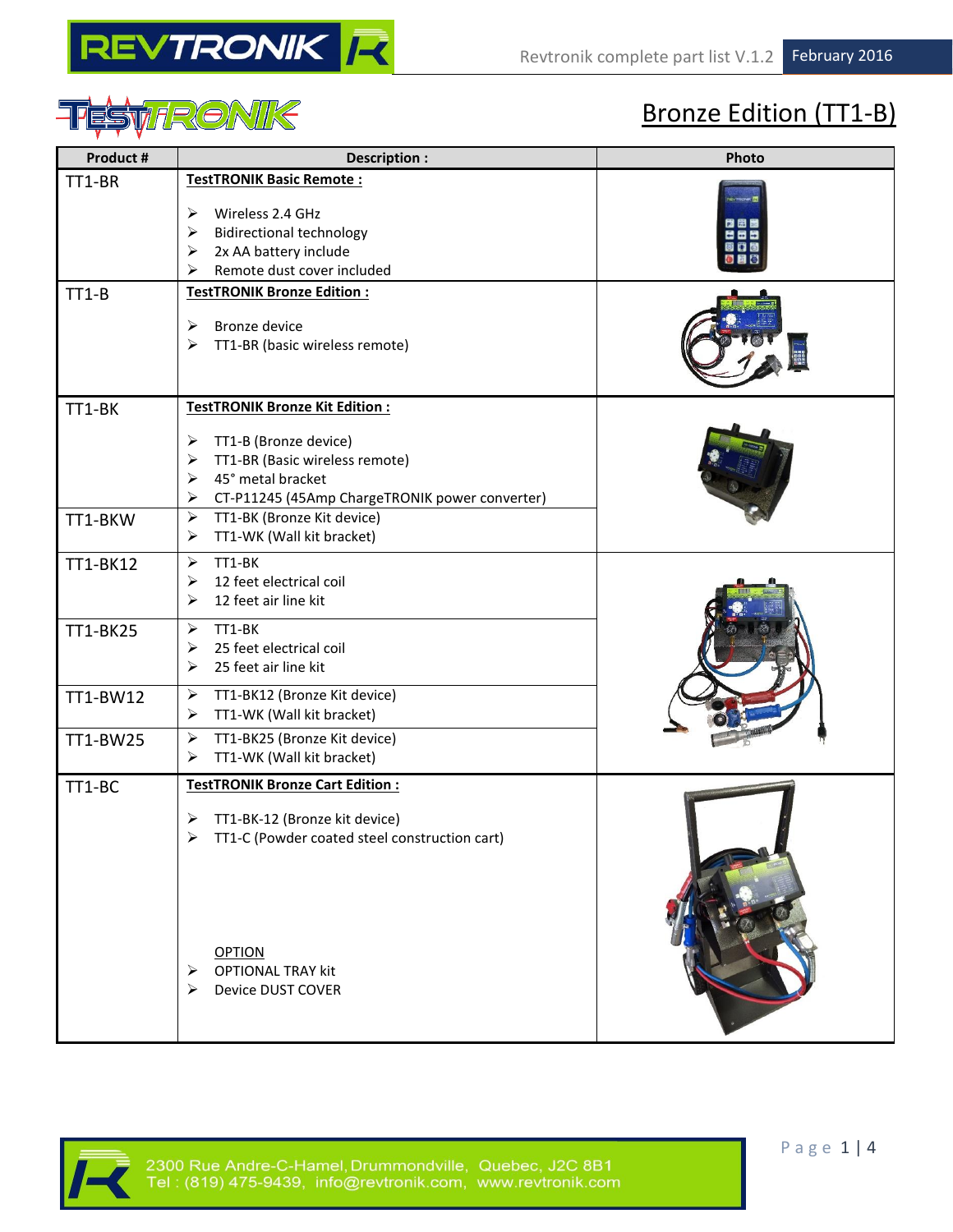



# Silver Edition (TT1-S)

| Product #            | Description :                                                                                                                                                                                                                                                     | Photo |
|----------------------|-------------------------------------------------------------------------------------------------------------------------------------------------------------------------------------------------------------------------------------------------------------------|-------|
| TT1-SR               | <b>TestTRONIK Screen Remote:</b><br>Wireless 2.4 GHz<br>➤<br>$\blacktriangleright$<br><b>Bidirectional technology</b><br>$\blacktriangleright$<br><b>LED SCREEN Remote</b><br>2x AA battery include<br>➤<br>Remote dust cover included<br>⋗                       |       |
| $TT1-S$              | <b>TestTRONIK Silver Edition:</b><br>Silver device<br>➤<br>➤<br>TT1-SR (LED SCREEN wireless remote control)                                                                                                                                                       |       |
| TT1-SK<br>TT1-SW     | TestTRONIK Silver Kit Edition:<br>TT1-S (Silver device)<br>➤<br>TT1-SR (LED SCREEN wireless remote control)<br>➤<br>45° metal bracket<br>➤<br>➤<br>45Amp power converter<br>$\blacktriangleright$<br>TT1-SK (Silver Kit device)<br>TT1-WK (Wall kit bracket)<br>➤ |       |
| TT1-SK12<br>TT1-SK25 | $\blacktriangleright$<br>TT1-SK<br>12 feet electrical coil<br>➤<br>12 feet air line kit<br>➤<br>TT1-SK<br>➤                                                                                                                                                       |       |
|                      | 25 feet electrical coil<br>➤<br>25 feet air line kit<br>➤                                                                                                                                                                                                         |       |
| TT1-BW12             | $\blacktriangleright$<br>TT1-SK12 (Silver Kit device)<br>TT1-WK (Wall kit bracket)<br>➤<br>$\blacktriangleright$                                                                                                                                                  |       |
| TT1-BW25             | TT1-BK25 (Bronze Kit device)<br>TT1-WK (Wall kit bracket)<br>➤                                                                                                                                                                                                    |       |
| TT1-SC               | <b>TestTRONIK Silvert Cart Edition:</b><br>TT1-SK12 (Silver kit device)<br>TT1-C (Powder coated steel construction cart)<br>⋗                                                                                                                                     |       |
|                      | <b>OPTION</b><br><b>OPTIONAL TRAY</b><br>⋗<br>DUST COVER now available<br>⋗                                                                                                                                                                                       |       |

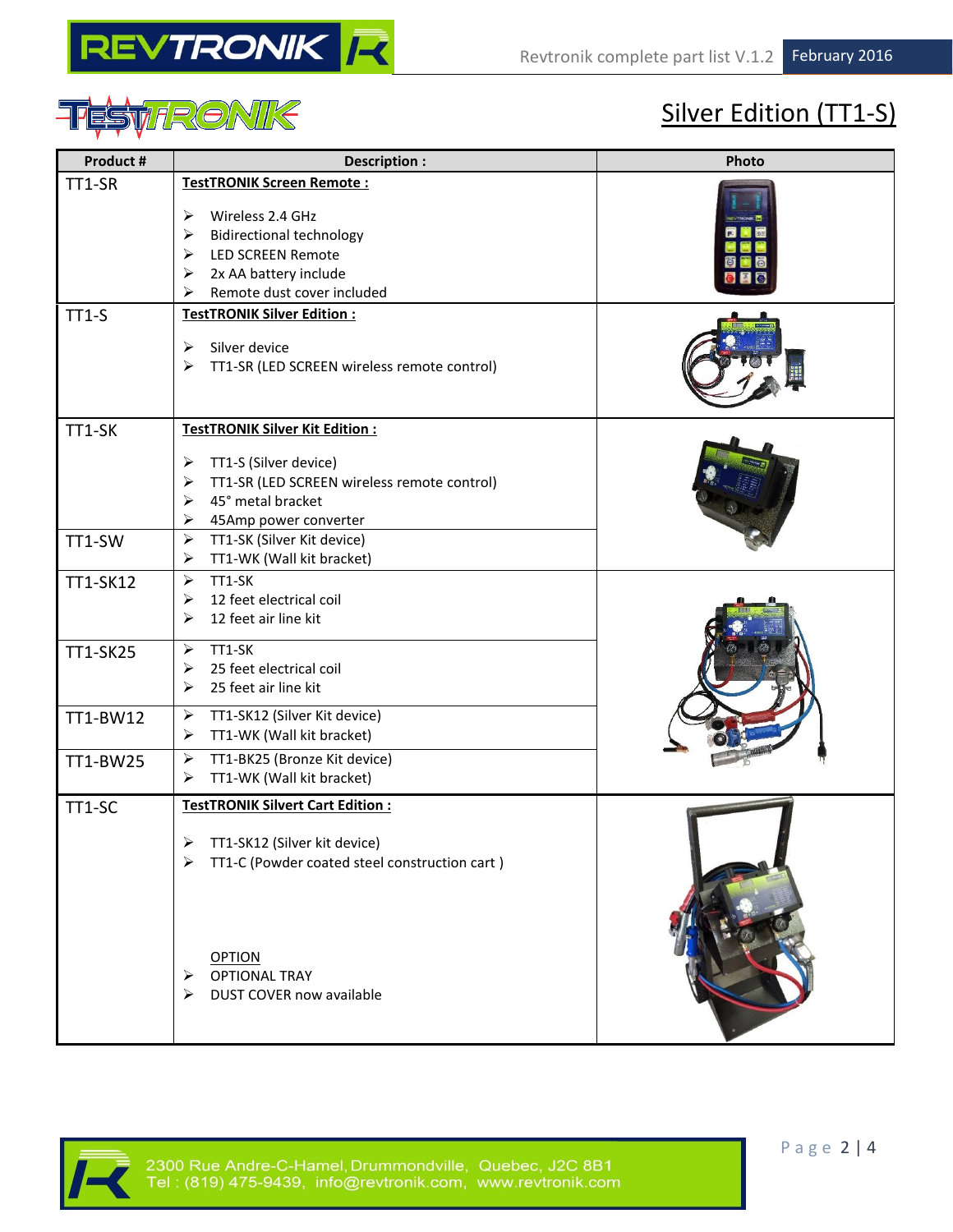



### Electric only BRONZE edition (TT1-BE)

| Product # | Description :                                            | Photo |
|-----------|----------------------------------------------------------|-------|
| TT1-BR    | <b>TestTRONIK Basic Remote:</b>                          |       |
|           | Wireless 2.4 GHz<br>⋗                                    | 問用屋   |
|           | <b>Bidirectional technology</b><br>⋗                     | 연중단   |
|           | 2x AA battery include<br>≻                               |       |
|           | Remote dust cover included<br>⋗                          |       |
| TT1-BE    | <b>TestTRONIK Electric only Bronze Edition:</b>          |       |
|           | ➤<br>Bronze version electric only                        |       |
|           | standard 7 round pin truck<br>⋗                          |       |
|           | ⋗<br>RV Flat 7 pin type of electric connection available |       |
|           | Electric brake voltage modulation<br>⋗                   |       |
|           | TT1-BR (Basic wireless remote included)<br>⋗             |       |
| TT1-BEK   | TestTRONIK electric Bronze KIT:                          |       |
|           | TT1-BE (Bronze version electric only)<br>⋗               |       |
|           | ➤<br>45° Steel powder coated bracket                     |       |
|           | 45 amp. Charger and power supply included<br>➤           |       |
| TT1-BEW   | ➤<br>TT1-BK (Bronze electric only Kit device)            |       |
|           | TT1-WK (Wall kit bracket)<br>⋗                           |       |



### Electric only SILVER edition (TT1-SE)

| Product # | Description :                                            | Photo |
|-----------|----------------------------------------------------------|-------|
| TT1-SR    | <b>TestTRONIK Screen Remote:</b>                         |       |
|           | Wireless 2.4 GHz<br>➤                                    |       |
|           |                                                          |       |
|           | <b>Bidirectional technology</b><br>➤                     |       |
|           | <b>LED SCREEN Remote</b><br>⋗                            |       |
|           | 2x AA battery include<br>⋗                               |       |
|           | Remote dust cover included<br>⋗                          |       |
| TT1-SE    | <b>TestTRONIK Electric Silver Edition:</b>               |       |
|           |                                                          |       |
|           | Silver version electric only<br>➤                        |       |
|           | standard 7 round pin truck<br>⋗                          |       |
|           | RV Flat 7 pin type of electric connection available<br>➤ |       |
|           | Electric brake voltage modulation<br>⋗                   |       |
|           | TT1-SR (Screen wireless remote included)<br>⋗            |       |
| TT1-SEK   | TestTRONIK electric Silver KIT:                          |       |
|           | TT1-SE (Silver version electric only)<br>➤               |       |
|           | 45° Steel powder coated bracket<br>➤                     |       |
|           | 45 amp. Charger and power supply included<br>⋗           |       |
| TT1-SEW   | TT1-SK (Silver electric only Kit device)<br>⋗            |       |
|           | TT1-WK (Wall kit bracket)<br>⋗                           |       |